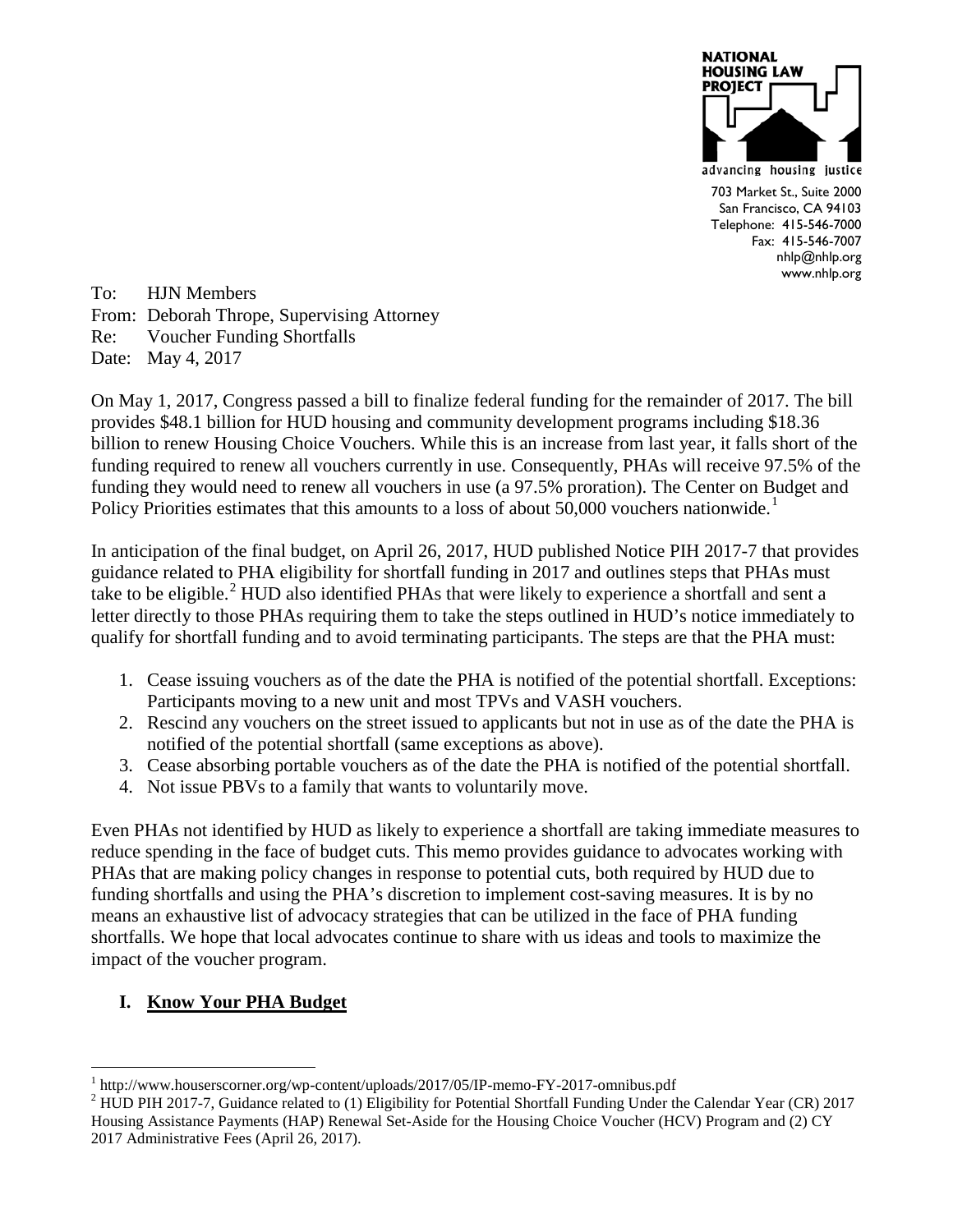#### *What is the budget outlook of your PHA?*

Understanding the PHA's budget can help you assess the financial state of the PHA and prepare for different scenarios. The easiest way to obtain this information is to ask for the PHA's financials. HUD's Voucher Management System (VMS) also contains a lot of relatively up-to-date data such as the number of new vouchers issued but not leased up (most current data available as of the date of this Memo is Oct-Dec 2016). To find VMS data for your PHA, go to the HUD Voucher Program Support Division page<sup>[3](#page-1-0)</sup> and scroll down on the right side for a link to the most recent quarterly VMS data. Once you open the spreadsheet, you can search for your PHA.

#### *Does the PHA have administrative reserves to cover a shortfall?*

The best way to find out how much a PHA has in administrative reserves is to request that information directly from the PHA. Administrative reserves are also publicly available on HUD's VMS website, listed in the spreadsheet as "Unrestricted Net Position (UNP) as of the Last Day of the Month." However, note that HUD warns against relying on this data because (1) HUD's methodology can misrepresent the actual amount in reserves at any given time and (2) reporting by PHAs is often inaccurate.

## *Does the PHA have other sources of funding that can be used to off-set a shortfall?*

It is important for advocates to know whether the PHA has other sources of funding that can be used to off-set a potential shortfall. For example, are there unrestricted federal funds available? What about state or local sources?

## **II. Understand the Proposed Policy Changes and the Process Necessary to Implement Them**

#### *What does the PHA Administrative Plan say about funding shortfalls? Is the PHA following its Plan?*

To understand what steps a PHA may take if there are insufficient HAP funds to assist current voucher holders, advocates should review the Administrative Plan. HUD requires PHAs to adopt policies regarding funding shortfalls and how they will deal with the problem in the event that families must be terminated due to insufficient funding.<sup>[4](#page-1-1)</sup> Note that this requirement is limited to voucher participant terminations and not applicants. Nonetheless, the Administrative Plan is a good place to start.

#### *Is the PHA following the proper procedure to implement the change? If not, did the PHA request a waiver from HUD?*

Before taking cost-saving measures, the PHA must follow both its Administrative Plan and proper regulatory procedures. For example, under HUD regulations, reduced payment standards can only be

<span id="page-1-0"></span><sup>&</sup>lt;sup>3</sup> https://portal.hud.gov/hudportal/HUD?src=/program\_offices/public\_indian\_housing/programs/hcv/psd

<span id="page-1-1"></span><sup>&</sup>lt;sup>4</sup> HUD PIH 2011-28, Cost-Savings Measures in the Housing Choice Voucher (HCV) Program (May 27, 2011), "PHA termination policies due to insufficient funding must be included in the administrative plan. Such policies should describe how the PHA will determine which HAP contracts will be terminated. Any PHA policies with respect to the resumption of assistance for the impacted families must also be included in the administrative plan. In setting such policies, a PHA should be mindful of its obligation to affirmatively further fair housing pursuant to 24 CFR 982.53(c) and 24 CFR 903.7 (o)."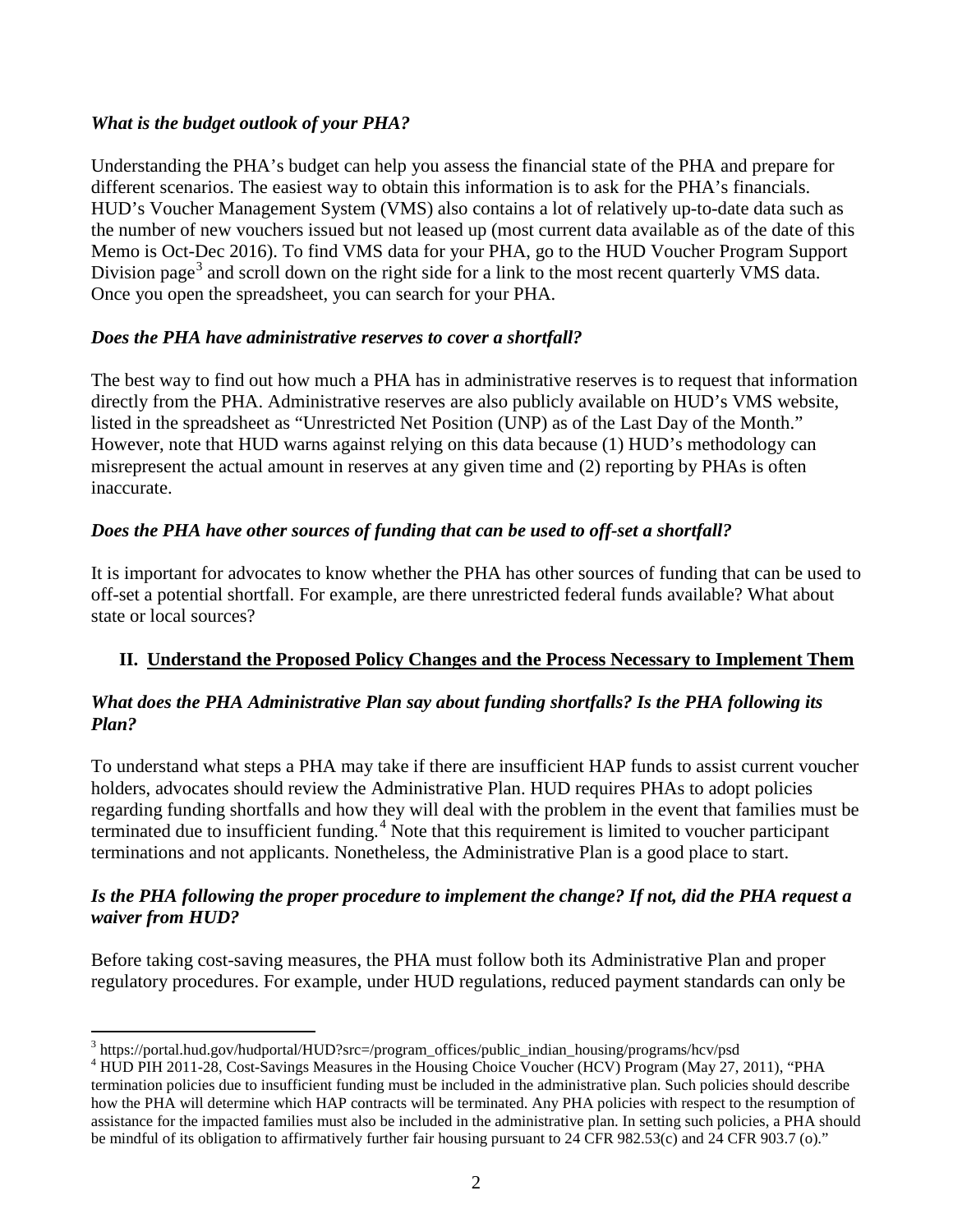applied to current participants at the second annual recertification.<sup>[5](#page-2-0)</sup> A PHA can request that  $HUD$ waive the requirement, but the PHA cannot take the action until the waiver is granted.

In addition, certain policy changes may be considered a significant amendment to the PHA's Administrative Plan and are therefore subject to the tenant participation process. You can find your local PHA's definition of 'significant amendment' in the 5-year or Annual Plan. Advocates have successfully challenged PHAs that took action prior to properly revising its plans. In one case, a court ruled there was sufficient evidence to show that a change in the minimum rent or subsidy standard, as a result of a shortfall, is a significant amendment or modification to the PHA plan, triggering the public participation process.[6](#page-2-1)

## *Can the PHA take other cost-saving steps that are less harmful to families?*

Not all policy changes impact participant and applicant families the same. NHLP assembled a list of PHA cost-saving measures for the voucher program and organized them in order of the projected negative impact on families.<sup>[7](#page-2-2)</sup> Please refer to this list to determine whether there are "better" costsavings measures that the PHA can take.

For all proposed changes, advocates should ask for information and data on how the policy will reduce costs, what the dollar savings are to the program, and what is the dollar amount that the PHA anticipates it will need to save to stay within budget. In general, there are two types of program changes that a PHA may make to reduce costs. There are program changes that will reduce the cost of the program per family and changes that will reduce administrative burdens/costs.

*Program changes that reduce costs per family*. Before making program changes that reduce the cost per family, a PHA ought to determine the turnover rate. The turnover rate is the percentage or number of families who give up or lose their vouchers monthly/yearly. For some PHAs it may be that the turnover rate if acknowledged and managed will eliminate or minimize the need to make any drastic changes to the program. It is also important to determine if the PHA has any reserves and the amount and the restrictions on such reserves (see above).

*Streamlining the administration of the program*. To address the cuts to a PHA's administrative fees, a PHA could streamline the administration of the HCV program, which would also cut cost. There are several HUD notices that provide ideas on how to streamline the program.<sup>[8](#page-2-3)</sup> Because these policies are discretionary, advocates should urge their adoption.

# *Do you have a contact at your local HUD field office?*

If you have a friendly contact at your local HUD field office, it might help to call and discuss the PHA's budget outlook. If the PHA is implementing cost-saving measures that are too drastic, for example, the HUD field office might be able to intervene.

<span id="page-2-1"></span>

<span id="page-2-0"></span><sup>&</sup>lt;sup>5</sup> 24 C.F.R. § 982.505(b).<br>
<sup>6</sup> *Rogers v. Housing Authority of Prince George's County*, (D. Md Sept. 8, 2015).<br>
<sup>7</sup> You can find a link to the chart on NHLP's website here: http://www.nhlp.org/node/15929

<span id="page-2-3"></span><span id="page-2-2"></span><sup>&</sup>lt;sup>8</sup> HUD PIH Notice 2012-15, Streamlining Administrative Practices in the Housing Choice Voucher Program (Feb. 27, 2012); HUD PIH Notice 2013-3, Public Housing and Housing Choice Voucher Programs - Temporary Compliance Assistance (Jan. 22, 2013).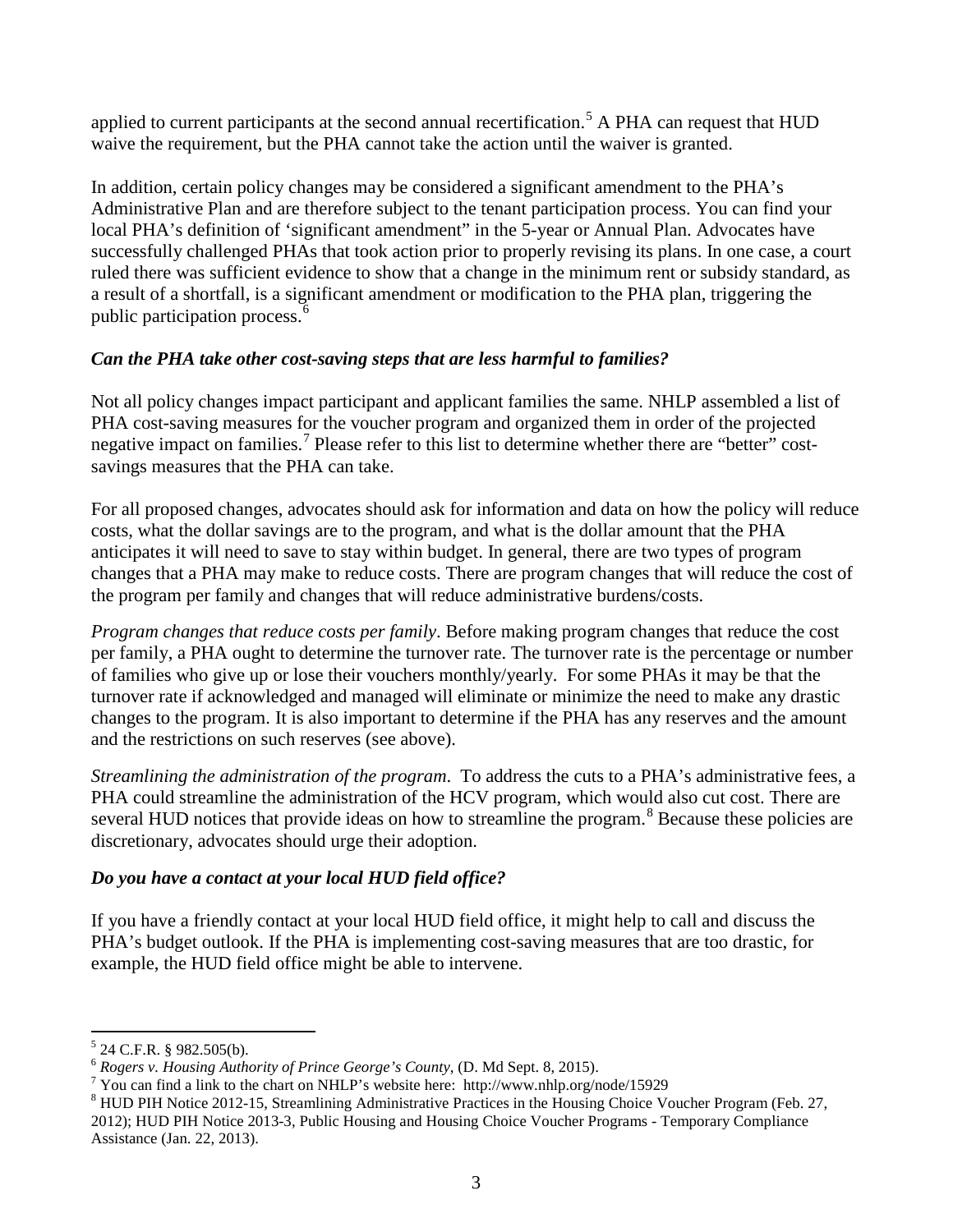#### **III.If HUD Requires the PHA to Adopt Policies Due to a Projected Shortfall, Make Sure the PHA is Following HUD's Guidance**

#### *Does the PHA's action apply to applicants or participants?*

HUD's guidance is clear that in the case of a shortfall, PHAs should stop issuing/rescind move vouchers for applicants only and not current participants. An applicant family is defined by HUD as a family that has applied for admission to the voucher program but is not yet a participant.<sup>[9](#page-3-0)</sup> A participant family is a family that has been admitted and is currently assisted in the PHA program.<sup>[10](#page-3-1)</sup> A family becomes a participant on the first day of the initial lease term (the effective date of the first  $HAP$  contract).<sup>[11](#page-3-2)</sup>

PIH Notice 2017-7 explicitly states that participant families who were issued a voucher to move to a different unit are exempt. Before a PHA terminates assistance to participants due to insufficient funding, the PHA is required to consider all cost-savings measures and utilize alternative sources of unrestricted non-federal funding that may be available to prevent termination of rental assistance.<sup>[12](#page-3-3)</sup> In addition, the PHA must notify the HUD field office and the Financial Management Center prior to issuing notices of termination.<sup>[13](#page-3-4)</sup>

There are additional restrictions on rescinding move vouchers that are issued but not yet in use if the rescission is based on a funding shortfall. If a PHA has approved a participant family's request to move (either within or outside of the PHA's jurisdiction), the PHA may only rescind the voucher if the family is able to remain in the current unit.<sup>[14](#page-3-5)</sup> If the family gave notice and their current apartment was re-rented, for example, the PHA has to provide the family with a moving voucher. Other limitations on when a PHA can deny a request to move due to insufficient funding include:

- 1. The proposed move must be to a higher cost unit.
- 2. The receiving PHA is not absorbing the voucher.
- 3. The PHA would be unable to avoid termination of participants at current funding levels.<sup>[15](#page-3-6)</sup>

In the case of applicants, there may be state law challenges available such as contract claims based on detrimental reliance, that preclude a PHA from rescinding a voucher after the family has given notice and is unable to return to their unit.

#### **IV.Other Considerations**

#### *Did the PHA rescind emergency transfer vouchers meant to protect survivors of domestic violence?*

VAWA provides important protections for survivors of domestic violence. In some cases, an applicant or participant may be issued an emergency transfer voucher to facilitate a move away from an abuser.

<span id="page-3-0"></span><sup>&</sup>lt;sup>9</sup> 24 C.F.R. § 982.4.<br><sup>10</sup> 24 C.F.R. § 982.4.

<span id="page-3-5"></span><span id="page-3-4"></span>

<span id="page-3-3"></span><span id="page-3-2"></span><span id="page-3-1"></span><sup>&</sup>lt;sup>11</sup> 24 C.F.R. § 982.4.<br><sup>12</sup> PIH Notice 2011-28 at § 5.<br><sup>13</sup> PIH Notice 2011-28 at § 5.<br><sup>14</sup> HUD PIH Notice 2016-9, Housing Choice Voucher (HCV) Family Moves with Continued Assistance, Family Briefing, and Voucher Term's Suspension (June 6, 2016) at § 7<br><sup>15</sup> PIH Notice 2016-9.

<span id="page-3-6"></span>